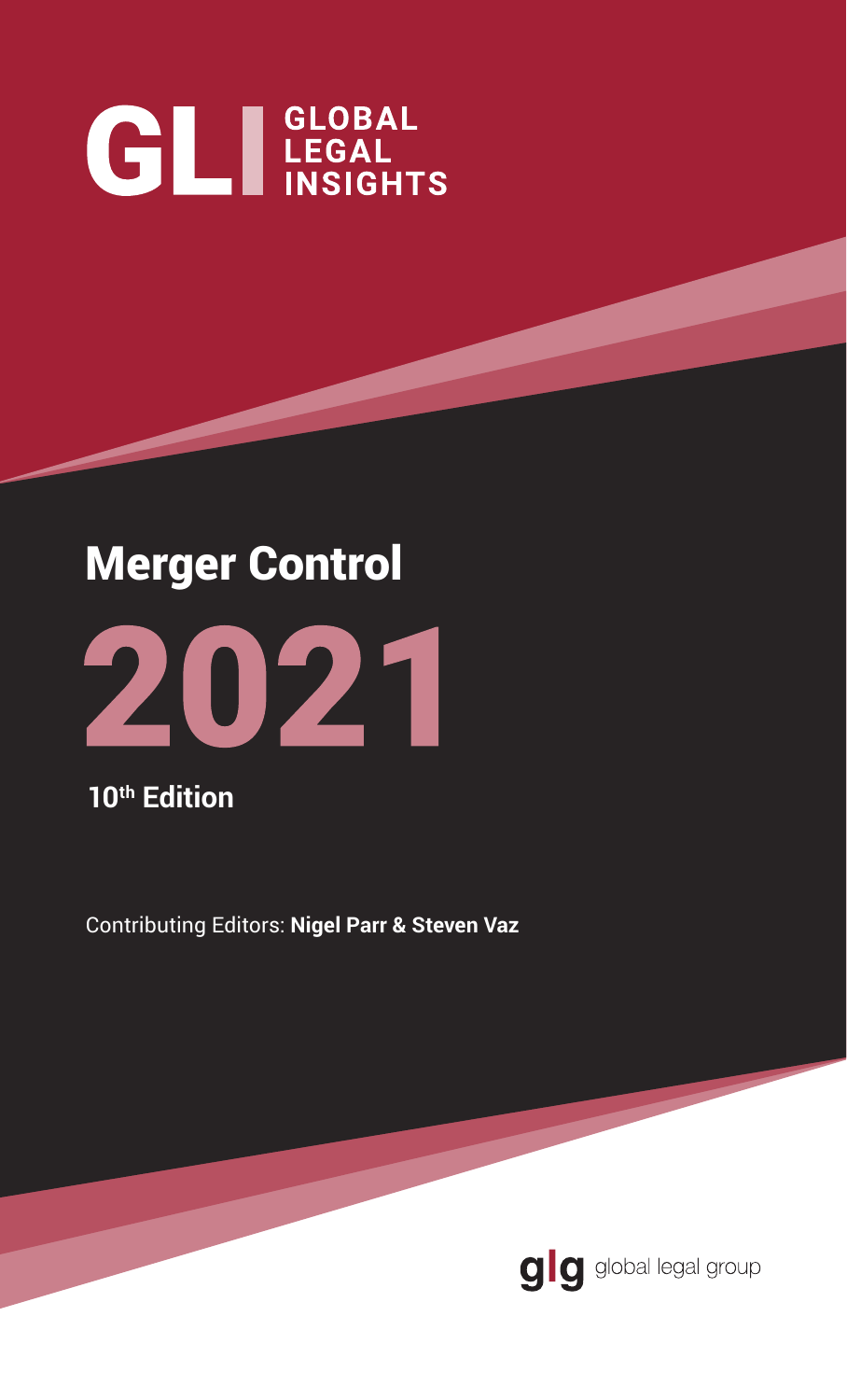### **CONTENTS**

| Preface                           | Nigel Parr & Steven Vaz, Ashurst LLP                                                                                                                                                                                      |              |
|-----------------------------------|---------------------------------------------------------------------------------------------------------------------------------------------------------------------------------------------------------------------------|--------------|
| <b>Expert analysis</b><br>chapter | Assessing the loss of potential and dynamic competition under UK and EC<br>merger control: Prediction is difficult – especially if it's about the future<br>Ben Forbes, Mat Hughes & Camelia O'Brien, AlixPartners UK LLP | $\mathbf{1}$ |
| <b>Jurisdiction chapters</b>      |                                                                                                                                                                                                                           |              |
| <b>Belgium</b>                    | Hendrik Viaene & Karolien Van der Putten, McDermott Will & Emery                                                                                                                                                          | 21           |
| <b>Brazil</b>                     | Lucas Spadano, Bruno Herwig Rocha Augustin & Bruna Prado de Carvalho,<br>Fialho Salles Advogados                                                                                                                          | 30           |
| Canada                            | Micah Wood, Kevin H. MacDonald & Chris Dickinson,                                                                                                                                                                         |              |
|                                   | Blake, Cassels & Graydon LLP                                                                                                                                                                                              | 37           |
| China                             | Zhan Hao & Song Ying, AnJie Law Firm                                                                                                                                                                                      | 49           |
| <b>Denmark</b>                    | Olaf Koktvedgaard, Søren Zinck & Frederik André Bork,<br>Bruun & Hjejle Advokatpartnerselskab                                                                                                                             | 60           |
| <b>Finland</b>                    | Ilkka Aalto-Setälä & Henrik Koivuniemi, Borenius Attorneys Ltd                                                                                                                                                            | 69           |
| <b>France</b>                     | Helen Coulibaly-Le Gac & Marie Doisy, HLG Avocats                                                                                                                                                                         | 76           |
| <b>Germany</b>                    | Dr. Christian Bürger & Dr. Tobias Teichner,<br>GÖRG Partnerschaft von Rechtsanwälten mbB                                                                                                                                  | 87           |
| Greece                            | Efthymios Bourtzalas, MSB Associates                                                                                                                                                                                      | 96           |
| Japan                             | Tomoya Fujita & Hiromu Suemasa, Mori Hamada & Matsumoto                                                                                                                                                                   | 108          |
| Korea                             | Joo Hyoung Jang, Ye Rin Seo & Caroline Yoon, Barun Law LLC                                                                                                                                                                | 119          |
| <b>Russia</b>                     | German Zakharov, Daniil Lozovsky & Olga Gorokhova, ALRUD Law Firm                                                                                                                                                         | 128          |
| <b>South Africa</b>               | Marianne Wagener & Julia Sham-Guild, Norton Rose Fulbright                                                                                                                                                                | 138          |
| Switzerland                       | Michael Tschudin, Frank Scherrer & Urs Weber-Stecher, Wenger & Vieli Ltd.                                                                                                                                                 | 151          |
| <b>Turkey</b>                     | Gönenç Gürkaynak & Öznur İnanılır, ELIG Gürkaynak Attorneys-at-Law                                                                                                                                                        | 158          |
| <b>United Kingdom</b>             | Bruce Kilpatrick & Elizabeth Turner, Addleshaw Goddard LLP                                                                                                                                                                | 166          |
| <b>USA</b>                        | Ilene Knable Gotts & Franco Castelli, <i>Wachtell, Lipton, Rosen &amp; Katz</i>                                                                                                                                           | 178          |
| <b>Digital edition chapter</b>    |                                                                                                                                                                                                                           |              |
| <b>Israel</b>                     | Dr. David E. Tadmor & Shai Bakal, Tadmor Levy & Co.                                                                                                                                                                       | 191          |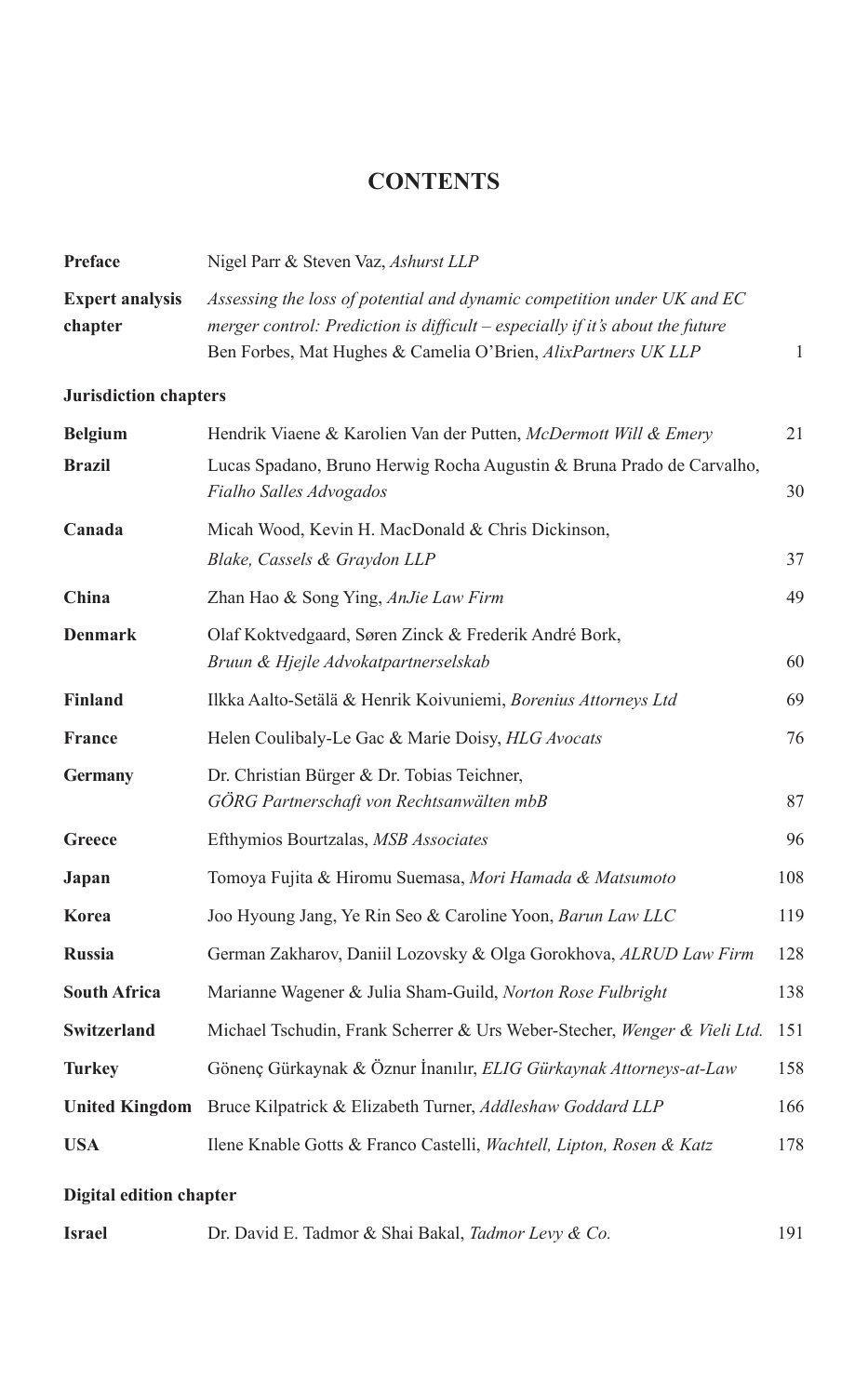# Germany

## Dr. Christian Bürger & Dr. Tobias Teichner GÖRG Partnerschaft von Rechtsanwälten mbB

#### **Overview of merger control activity during the last 12 months**

Germany's Federal Cartel Office (*Bundeskartellamt*, the "**FCO**") in 2020 reviewed around 1,200 merger filings, of which less than 1% (eight out of 1,200) entered into an in-depth review in Phase II.

In comparison to 2019, there were about 200 fewer merger filings and only about half the number of Phase II proceedings (2019: 14). In particular, the following stands out – no Phase II proceedings were prohibited in 2020, but approximately 29% were prohibited in 2019 (four out of 14). In 2020, the parties withdrew their application in about 24% of Phase II proceedings, in contrast to 43% of the applications having been withdrawn in 2019 (six out of 14). In 2020, mergers were cleared *without* conditions and obligations in about 38% of the Phase II proceedings and were cleared *with* conditions and obligations in about 38% of the proceedings. In 2019, only approximately 14% (two out of 14) were cleared *without* conditions and obligations, and the same applies to clearance *with* conditions and obligations (also two out of 14).

#### **New developments in jurisdictional assessment or procedure**

#### 10<sup>th</sup> ARC-Amendment

#### *Merger control*

As of  $19<sup>th</sup>$  January 2021, the  $10<sup>th</sup>$  Amendment to the German Act Against Restraints of Competition (*Gesetz gegen Wettbewerbsbeschränkungen*, the "**ARC**") – formally known as the "*Act Amending the Act against Restraints of Competition for a Focused, Proactive and Digital Competition Law 4.0 and Amending Other Competition Law Provisions – ARC Digitalisation Act*" – came into effect. With it, major changes became applicable to merger control filings. Since then, mergers will only be subject to merger control if one undertaking concerned generated domestic turnover in Germany of more than EUR 17.5 million (instead of the previous EUR 5 million) and another undertaking concerned generated domestic turnover of more than EUR 50 million (instead of the previous EUR 25 million) in the last full financial year. The threshold for the combined aggregate worldwide turnover – generated together by all of the undertakings concerned – remains unchanged, i.e. more than EUR 500 million in the last full financial year.

The alternative size of transaction test, which was introduced in 2017, was changed accordingly. If an undertaking concerned generated domestic turnover of more than EUR 50 million in the last full financial year, but neither the company to be acquired nor another undertaking concerned generated domestic turnover of more than EUR 17.5 million, the transaction will still be subject to merger control if the transaction value threshold of EUR 400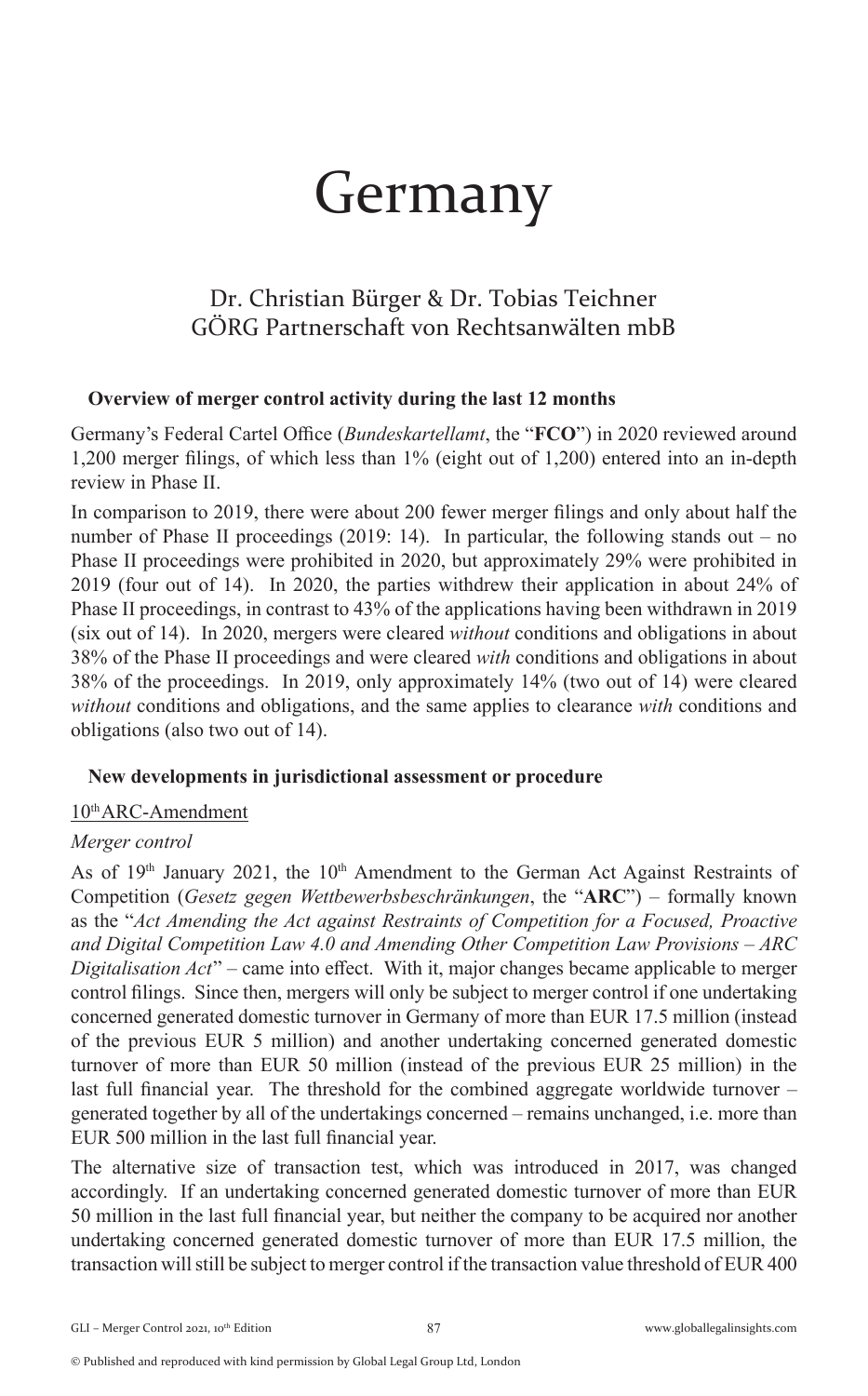million is exceeded. Furthermore, the company to be acquired must (as before) be active to a significant extent in Germany. The threshold for the combined aggregate worldwide turnover generated by all of the undertakings concerned remains unchanged (EUR 500 million). The implementation of this test was a direct reaction to mergers like *Facebook/WhatsApp* that did not fall under the German merger control regime, as the domestic turnovers were not met.

Another change, which will likely reduce the cases notified to the FCO, related to mergers in the media industry. Turnover generated by print media need only be multiplied by a factor of four (instead of the previous factor of eight) to determine the turnover thresholds.

In the context of these changes, the FCO estimates that, on the one hand, several hundred merger control reviews each year will no longer be necessary; yet on the other hand, there will be an increase in the number of proceedings with regard to abusive behaviour (see next section). Further, another change introduced by the  $10<sup>th</sup>$  ARC-Amendment was the increase from four to five months as of the notification submission date for the assessment of mergers in Phase II proceedings.

In addition – as a further "counterbalance" to the increased thresholds – the German legislature added a new instrument to section 39a of the ARC, under which the FCO can oblige companies by administrative act to provide notification of mergers that would not otherwise have to be notified under the threshold values (also referred to as the "*Remondis* clause"). Such administrative act requires that, *inter alia*, the FCO previously investigated the relevant industry sector pursuant to section 32e of the ARC.

Lastly, on 21st December 2020, the FCO submitted the "*Evaluation of the Commission Notice on the Definition of the Relevant Market for the Purposes of Community Competition*  Law". The FCO stated that the fundamental principles of market definition as described in the "*1997 Notice*" (Regulations No. 17 and No. 4064/89) remain correct and of top priority, but that there remains room for improving the role of the market definition notice. Therefore, the FCO suggested that the new notice should reflect digitalisation, explain the role of market definition, deprioritise the small but significant and non-transitory increase in price (SSNIP) test and align the definition of geographic market with the principles behind the definition of product market.

#### *Protecting competition in the digital economy*

The changes concerning merger control under the  $10<sup>th</sup>$  ARC-Amendment should be interpreted in light of the FCO's role in controlling and investigating abusive behaviour. The revised ARC creates a new type of mechanism that especially targets certain types of conduct of large platforms and similar companies with "paramount cross-market significance for competition".

With the recently implemented measures, the FCO may prohibit at an early stage certain types of conduct by large digital companies with the most significant influence on competition across markets, if competition in the respective market is threatened by their actions (section 19a of the ARC). As of 18<sup>th</sup> May 2021, there have already been two proceedings under this new provision; one directed against Facebook; and the other against Amazon.<sup>1</sup>

Further changes include (i) specifying provisions regarding the control of abusive conduct in general, (ii) the addition of internet-specific criteria, (iii) granting of access to specific market relevant data in return for adequate compensation of third-party companies that depend on access to such data, as well as (iv) the means to intervene in cases where a platform market threatens to "tip" towards one large player (also known as market tipping).

The President of the FCO, Andreas Mundt, noted that these changes are the first of their kind internationally and have positioned Germany as a global pioneer in this regard.<sup>2</sup> In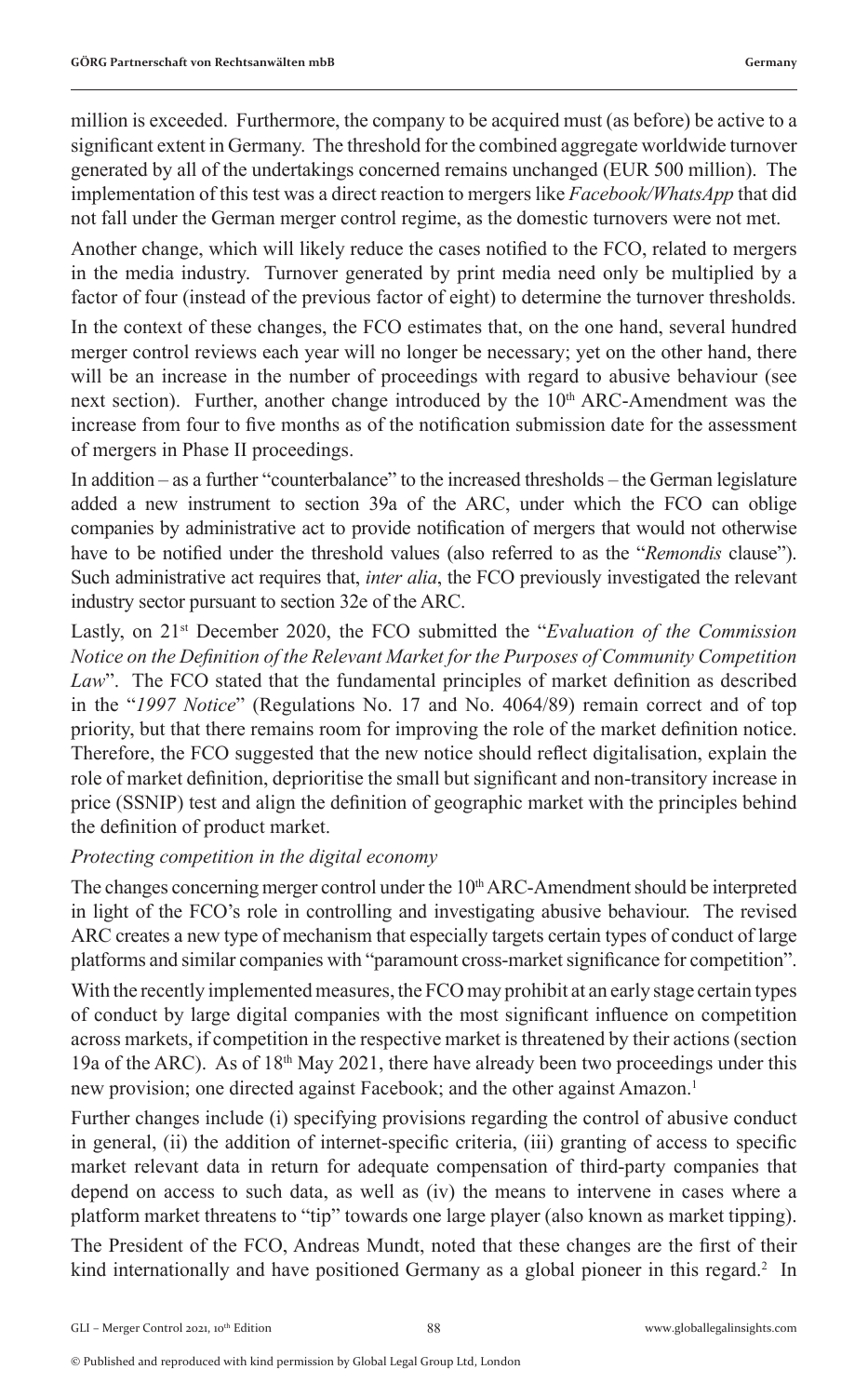addition to that, the  $10<sup>th</sup>$  ARC-Amendment serves to implement the European Competition Network (ECN) Plus Directive, as well as changes regarding administrative proceedings in competition contexts.

#### *Amendments in German foreign trade law*

As discussed in our chapter to the previous edition of *Global Legal Insights – Merger Control*, the German foreign trade law has also seen several amendments in the last year that have strengthened the foreign direct investment ("**FDI**") review process concerning the acquisition of German companies by foreign investors (especially non-EU investors).

First, the German parliament approved amending the German Foreign Trade and Payments Act (*Außenwirtschaftsgesetz*, the "**AWG**") by implementing the EU Screening Regulation, which for the first time set up a framework for screening FDI from non-EU countries that may affect security or public order in Germany.

Second, the German Federal Cabinet approved the  $17<sup>th</sup>$  Ordinance amending the German Foreign Trade and Payments Ordinance (*Außenwirtschaftsverordnung*, the "**AWV**"). A core objective of the new regulations is to identify – based on the provisions of the EU-Screening Regulation – critical technologies that would give rise to reporting obligations under German FDI review regulations.

Regular revisions of the AWG and the AWV have led to a growing number of business acquisitions being reviewed in the last few years. This shows the increased pertinence of German foreign trade law to non-EU purchasers, including the United Kingdom in the current post-Brexit era. Hence, it is important to keep in mind that a FDI filing could be mandatory if the merger is classified as subject to FDI control under these new regulations. With regard to the timeline involved, the parties to an acquisition should keep in mind that in some cases, an FDI filing may take even longer than the merger control filing itself as both obligations exist parallel to one another and each imposes separate requirements.

#### **Key industry sectors reviewed and approach adopted to market definition, barriers to entry, nature of international competition, etc.**

#### Concentrations involving food retail and wholesale of daily consumer goods – *Real/ Kaufland/Edeka*

#### *Case summary*

Several cases of major interest in 2020 revolved around the acquisition of more than 270 Real supermarket stores from SCP Retail S.àr.l. by three of its competitors. Two of them, namely the Edeka Group ("**Edeka**") and Kaufland (part of the Schwarz-Group, which also includes Lidl), already hold significant market shares alongside two other competitors, Rewe and Aldi. Edeka is Germany's largest food retailer with a turnover of EUR 55.7 billion (2019).<sup>3</sup>

On 22nd December 2020, the FCO announced that Kaufland was allowed to acquire 92 Real stores subject to conditions (originally intended: 101 stores),<sup>4</sup> whilst the third competitor, the Globus Group, could acquire up to 24 Real stores.<sup>5</sup> On  $17<sup>th</sup>$  March 2021, the FCO issued a clearance decision allowing Edeka to acquire 45 Real stores without conditions. In this case, either six additional retail store spaces had to be carved out and given up to competitors, or other Edeka stores in the market area had to be closed (also referred to as the "piggyback remedy").

#### *Case relevance*

With regard to developments in merger control, this case is of particular interest when considered in the broader context of the steady concentration of the retail and wholesale of daily consumer goods market in Germany.<sup>6</sup>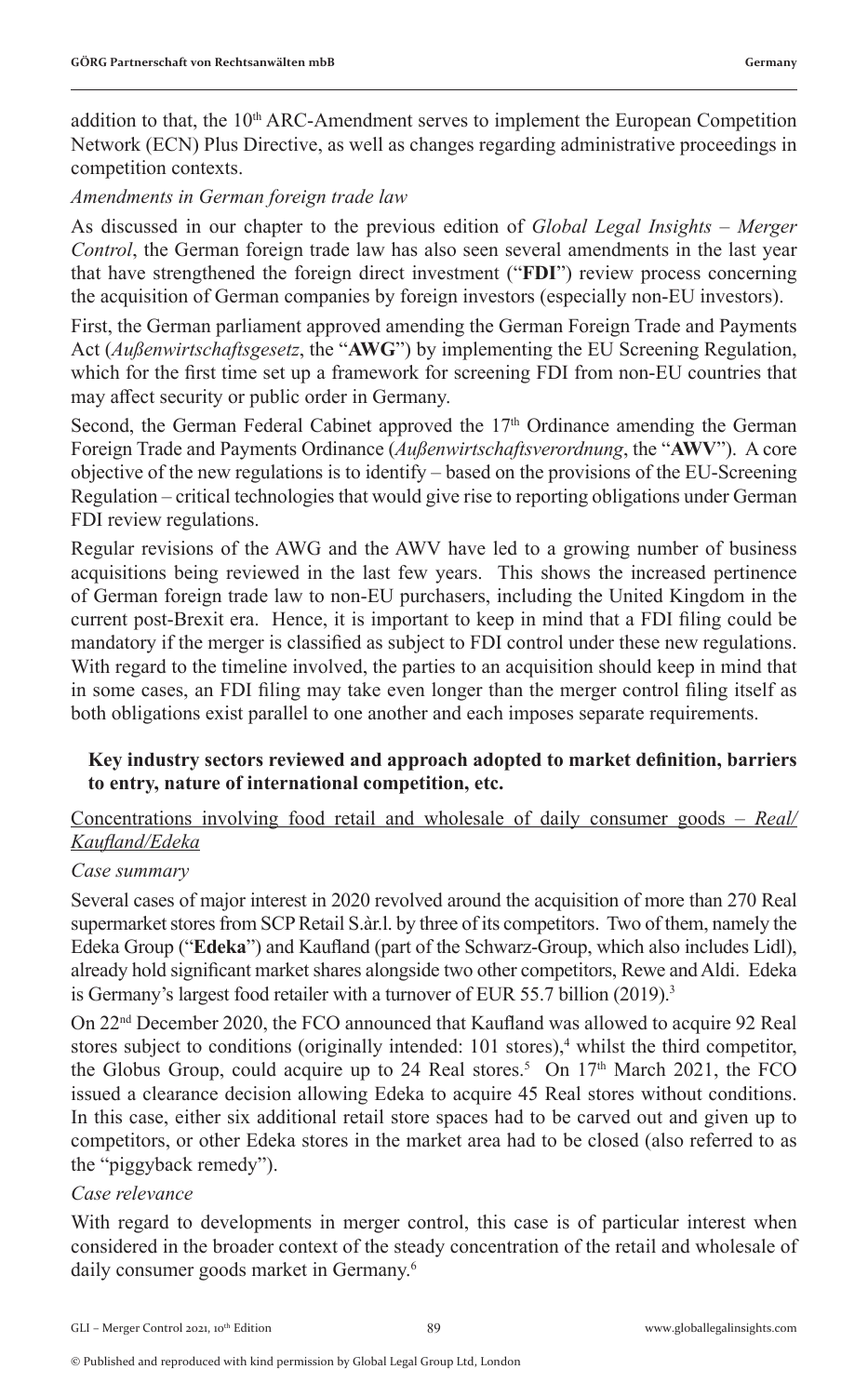In 2015, the FCO prohibited the acquisition of approximately 450 Kaiser's Tengelmann stores by Edeka. The case made prominent headlines in German (competition) news, as a ministerial approval for the acquisition was subsequently granted by the then Minister for Economic Affairs, Sigmar Gabriel, which effectively overruled the FCO's decision. However, upon an appeal by competitor Rewe against the approval of the merger, the Higher Regional Court of Duesseldorf upheld the FCO's prohibition of the merger in a preliminary ruling, rendering the ministerial approval (temporarily) invalid. In the end, Rewe and Edeka divided the stores between each other, following negotiations and reevaluations. This was then approved by the FCO.

In view of previous concentration tendencies and judicial escalation in the *Tengelmann* case, the number of Real stores that competitors were allowed to acquire was surprising to some. However, the FCO noted that apart from a "highly concentrated procurement market", the fact that there was competition in procurement between the four leading retail chains also had to be considered in the assessment under competition law, as well as indications that the procurement markets – even though still largely national in scope – were developing into cross-border markets.7

Further, the EDEKA and the Kaufland clearance decisions are also noteworthy as the FCO cleared both acquisitions not only under conditions precedent, but also under conditions subsequent. If the condition subsequent was not met, the approval of the decision would lapse retroactively. In such a case, the merger would be deemed prohibited and any steps already implemented would have to be reversed. Since dissolution of a merger is very difficult to implement in practice, the FCO in general only accepts conditions precedents as remedies. The cases show, however, that the FCO is prepared to accept and find workable remedies to avoid a prohibition decision.

Agricultural trade – *RWZ/RaiWa* and *Beiselen/ATR*

#### *Case summaries*

The first merger control case relating to agricultural trade that we want to elaborate on for the purpose of this legal update concerns the acquisition of 19 retail locations of the Raiffeisen Waren-Zentrale Rhein-Main eG ("**RWZ**"), Cologne, by Raiffeisen Waren GmbH ("**RaiWa**"), Kassel, as well as the launch of a joint venture to market agricultural products and a further purchasing agreement.8

Both companies supply farmers and other customers with agricultural products and services in Germany, with a focus on Hesse, Thuringia and Saxony. Hence, the merger especially affected the purchase of respective agricultural products in the various regional markets.

The merger was in the end approved in a fix-it-first decision, as the parties were able to mitigate the former competition concerns of the FCO by remedies. One of these remedies was the splitting of a location at the Hanau port in Hesse between RWZ and RaiWa, creating new competition as a result. Also, RWZ sold its shares in Raiffeisen Vogelsberg GmbH in favour of a new and additional competitor.

The second merger was between ATR Beteiligungsgesellschaft mbH, Ratzeburg ("**ATR**") and Beiselen Holding GmbH, Ulm ("**Beiselen**"), which intended to pool their activities under a joint holding company for the purchase of grain and oil seeds and the sale of seeds, plant protection products and fertilisers to farmers. Whilst ATR is a company with a focus on agricultural retail trading in Schleswig-Holstein, Mecklenburg Pomerania and Brandenburg, Beiselen is a private agricultural trading company that is active throughout Germany at the wholesale level and on the retail level via a network of locations in the states of Mecklenburg Pomerania, Thuringia, Saxony and Saxony-Anhalt.<sup>9</sup>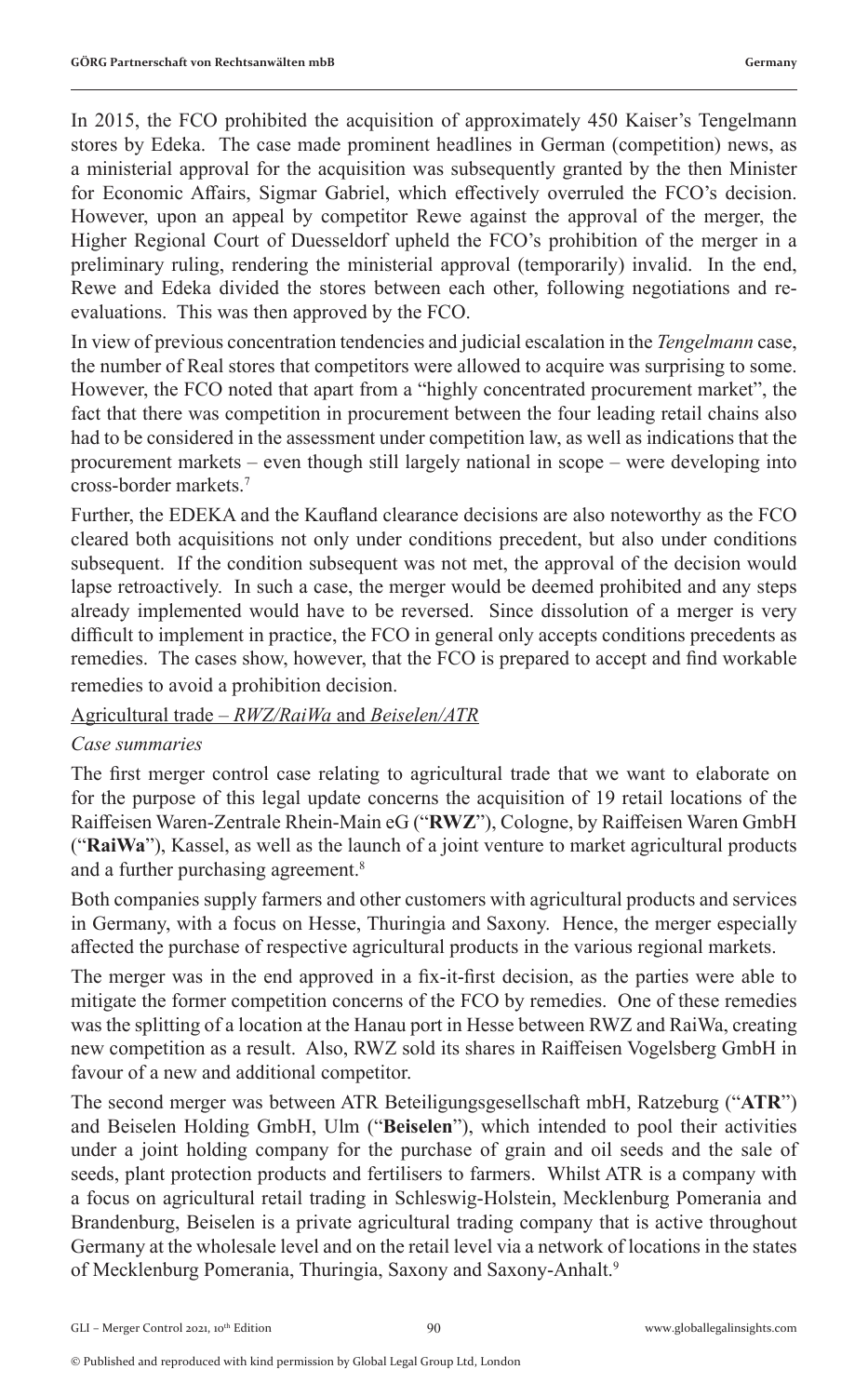According to the investigation of the FCO, the market is characterised by intense competition not only between the parties, but also by strong competitors such as HaGe Nord and Ceravis. Moreover, these competitors were  $-$  in contrast to  $ATR -$  already integrated in or closely linked with the wholesale trade. Accordingly, although the notifying parties already had a strong or even leading market position in the sale of plant protection products to farmers (in some locations), their actual market power was limited by effective competition. Furthermore, the FCO found that the crop protection demand had shrunk in the last few years, resulting in respective overcapacities. The FCO concluded that there were no indications that the existing level of competition would be significantly restricted by the merger and therefore cleared it in the first phase of merger control.

#### *Case relevance*

The first case illustrates the effectiveness of the approach of first withdrawing a merger notice and subsequently re-notifying it. The parties amended their original plans before the FCO cleared the merger – the first notification in July 2020 was directed towards launching three joint ventures. However, the parties withdrew the notification, as the concept of joint control was incompatible with the main legal principle of a registered cooperative to support its members. A restructured project was notified, but the notification was again withdrawn when the FCO initiated in-depth Phase II proceedings and informed the parties of its competition concerns. Thereafter, the parties entered into discussions with the FCO and found the fix-it-first solution as described above. The case further illustrates the benefits of contacting the FCO at an early stage to start discussions regarding the potential outcome of a merger.

The second case – in connection with the first case – further illustrates the attempts of undertakings in the agricultural trade sector to combine their influence (e.g. via joint ventures) to strengthen their market position – especially concerning global players at manufacturer level (the same applies to the *Unamera* case). There are a number of reasons for these attempts, such as pressure from customers for cheaper or at least constant prices, or pressure from manufacturers.

#### Digital platforms – The new normal

As stated above, digital platforms are of major interest for the FCO, in particular since the acquisition of WhatsApp by Facebook that was technically not subject to notification obligations (i.e. WhatsApp's turnover did not exceed the thresholds) and the implementation of the new EUR 400 million transaction value threshold.

#### *Case summaries*

Besides the two proceedings against Facebook and Amazon (see above), the FCO handled (amongst others) two interesting cases in this segment.

The first case concerned the acquisition of Lovoo (part of the Meet Group Inc. (USA)) by Parship and Elite Partner (in the portfolio of ProSieben Sat.1 group since 2016). The FCO cleared this merger in Phase I, which was legally extended to two months due to the COVID-19 pandemic. The FCO saw a further concentration in the online dating sector but did not find a considerable impairment of competition as a result of the acquisition, as the market is characterised by dynamic growth, market entries and competition from other strong competitors such as Tinder. Further, users in general often use several dating platforms at the same time (multi-homing).

The second case – which was not a merger case – concerned the set-up and implementation of the online trading platform Unamera, an online trading platform for agricultural products.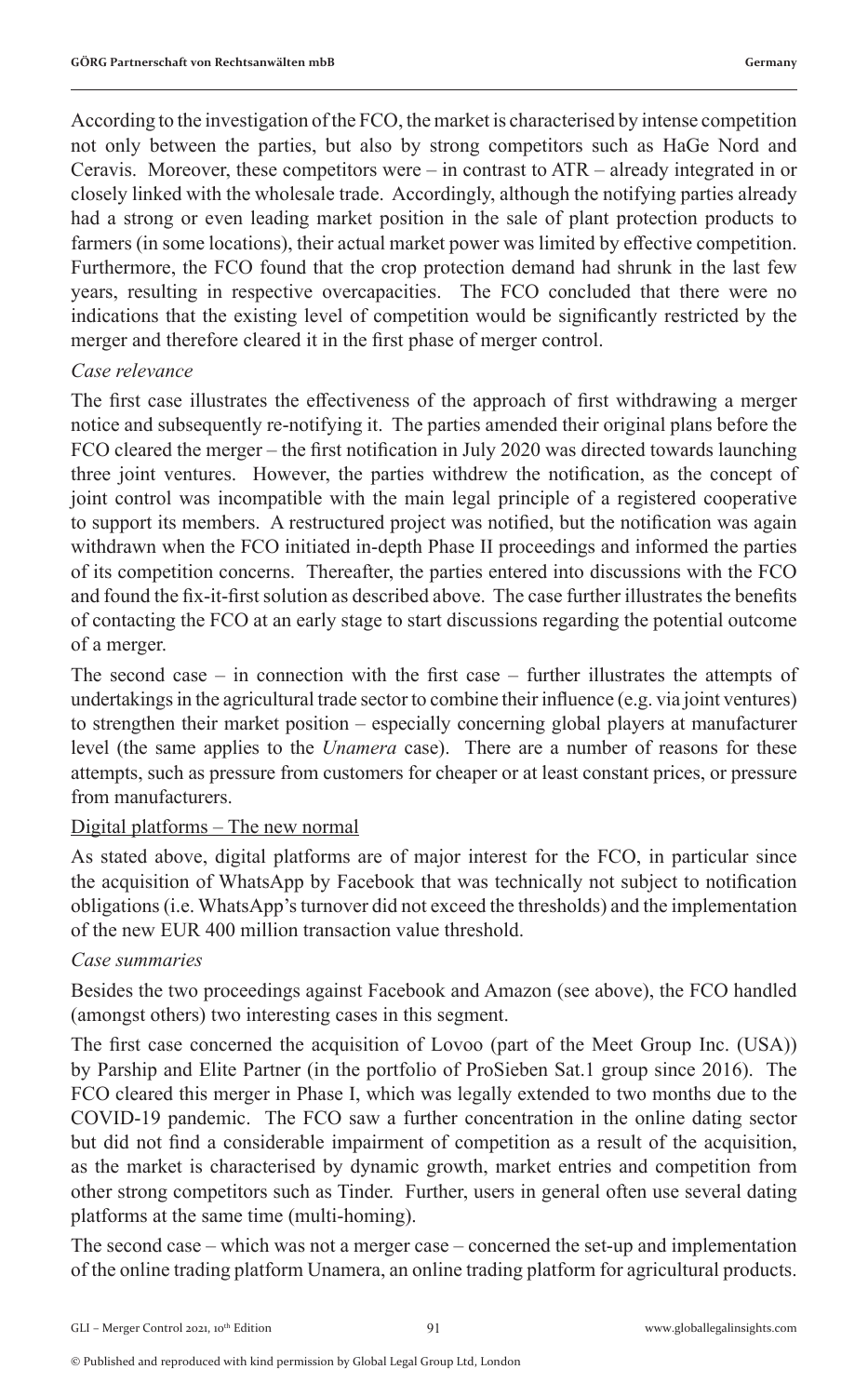Some of the financing partners were large companies in the agricultural sector, such as BayWa AG, Getreide AG and ATR Landhandel. The FCO in this regard stated that online platforms can make trade much more efficient, but always bear the risk of resulting in pricefixing agreements or acting in a discriminative way. Therefore, the FCO gave guidance for set-ups preventing the exchange of sensitive information and to guarantee the set-up of "Chinese walls".

#### *Case relevance*

The first case was of interest, as the Phase I proceeding was extended to two months due to the COVID-19 pandemic. COVID-19 disrupted the FCO's workflow and ability to act within normal timeframes. In order to lessen this effect, the German legislator introduced changes that came into force at the end of May 2020 and extended the merger control review periods for merger notifications that were received by the FCO between 1<sup>st</sup> March and 31st May 2020.

The second case, the set-up of the Unamera platform, was of most interest as it was not notified as a merger filing to the FCO. Under German competition law, companies are able to approach the FCO to clarify any competition law issues (e.g. whether digital platforms are a tool) – besides the merger control regime – to guarantee compliance with German competition law.

#### Furniture retailers

#### *Case summary*

On 26<sup>th</sup> November 2020, the FCO cleared the merger of XXXLutz and the Tessner group (including Roller, tejo's, Schulenburg) after a Phase II examination, subjecting the merger only to conditions. Clearance was granted for the sales side of the planned merger, which affected the relationship between furniture retailers and end customers.

The planned merger covers 155 outlets of the Tessner group. According to the FCO's decision, 22 of the Tessner outlets cannot be acquired and one XXXLutz outlet must be sold. The parties were by far the leading suppliers in the discount sector, in particular with regard to their sales lines POCO, Mömax and Roller. The merger therefore created Germany's overall largest furniture retailer (followed by Ikea).

#### *Case relevance*

This case was of some interest as the FCO and the European Commission examined different parts of the merger.

As an exception, this merger project was not examined by one single competition authority, but by the FCO in Germany (with regard to its effects on the sales side) and the European Commission as the European competition authority (with regard to the procurement markets). Due to the turnover of the parties, the overall merger project would have to be notified to the European Commission. As the planned concentration mainly affects Germany, the parties to the merger filed an application with the European Commission to have the case examined by the FCO (request for referral). However, since the procurement markets can be expected to cover an area beyond Germany's borders, as, e.g., furniture can also be purchased by the parties outside of Germany, the European Commission's referral of the merger control case to the FCO in late January 2020 only concerned the retail markets affected (relationship between furniture retailers and end customers). The European Commission's proceeding is still ongoing.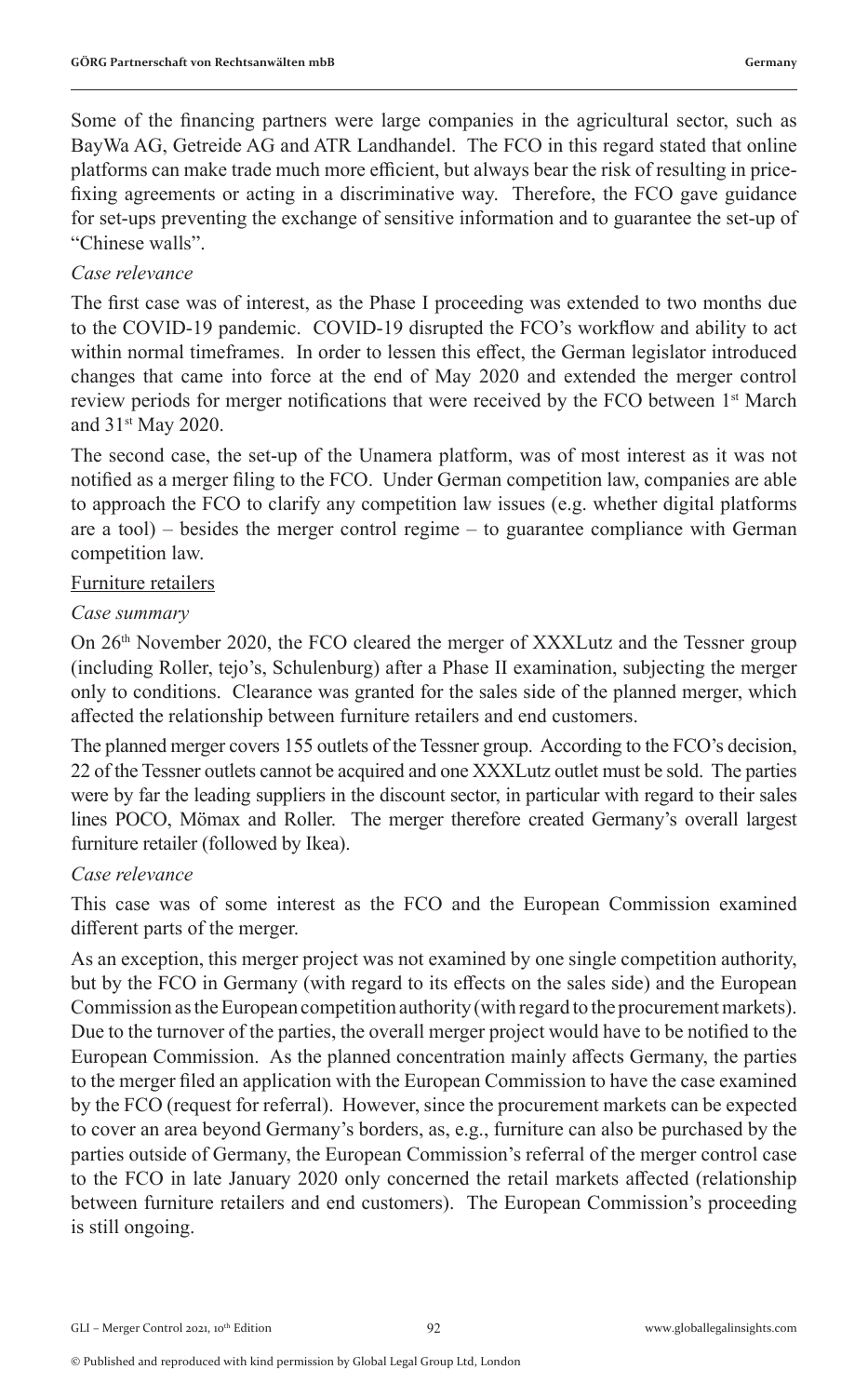#### **Approach to remedies (i) to avoid second stage investigation, and (ii) following second stage investigation**

#### Official guidance issued by the FCO

The FCO has published official guidance on merger control; the first document was published in 2012 ("Guidance – Substantive Merger Control"), and explains the analytical approach taken by the FCO in assessing whether mergers create or strengthen a dominant position.10 The second document, published in 2017 ("Guidance on Remedies in Merger Control"), illustrates the requirements that need to be met for the FCO to clear an otherwise problematic concentration subject to conditions and obligations (remedies).<sup>11</sup>

#### Pre-notification discussion/fix-it-first

As already discussed in the previous editions of this guide, the FCO is always available for prior discussions of a merger where complex legal or circumstantial issues may occur. In our experience, the FCO is always ready to work with the parties and clarify uncertainties in order to speed up the proceedings. Thus, it is usually helpful to have informal contact with the FCO prior to the official notification of the merger, if the concentration raises serious competition concerns or involves open legal questions.

In some cases, this may even result in fix-it-first solutions. An example of this is the abovementioned *RWZ/RaiWa* case. In such cases, the merging parties conclude a legally binding agreement with the purchaser and might even transfer the divestment business before the FCO issues the decision. If the FCO subsequently clears the merger, the purchaser does not need to be approved by the authority again. Fix-it-first solutions are only accepted if they are tailored to solve the competition issues identified in the merger proceedings.

#### Withdrawing a merger notification and subsequent re-notification

Another approach is to withdraw the notification when it is necessary for the parties and/ or the FCO to further investigate the relevant markets, then to notify the merger once again when the investigation has been completed. Parties have more time to prepare their legal and financial arguments without immediately entering into Phase II. This approach also provides an opportunity for the parties (at least temporarily) to avoid the involvement of interested third parties. It is in particular for this reason that the withdraw-and-file-again approach is challenged by academics. In some cases, it might even be indicated that the parties should or might restructure their mergers (see the *RWZ/RaiWa* merger above).

#### **Key policy developments**

On 20th April 2021, the FCO, the UK Competition and Markets Authority and the Australian Competition and Consumer Commission agreed on a joint statement on merger control,<sup>12</sup> highlighting that "*there is a common understanding across competition agencies on the need for rigorous and effective merger enforcement*" – also in times of a pandemic.13 The agencies met virtually to discuss joint challenges for merger control in their countries. Based on their mutual understanding, these challenges can be seen particularly in connection to the digital economy, continuous globalisation and impact of the COVID-19 pandemic. The overall agreement regarding the purpose and the intensity of merger control is that consistent merger enforcement is the key to preserving competition and diversity, especially in times of growing concentration in several markets. Furthermore, the agencies' heads agreed that the circumstances caused by the pandemic should not result in a weakening of the standards against which mergers are assessed. However, it was commonly acknowledged that it might be necessary to take the short-term impacts of the pandemic into account when assessing the merger, given that businesses claim such circumstances in a substantiated way.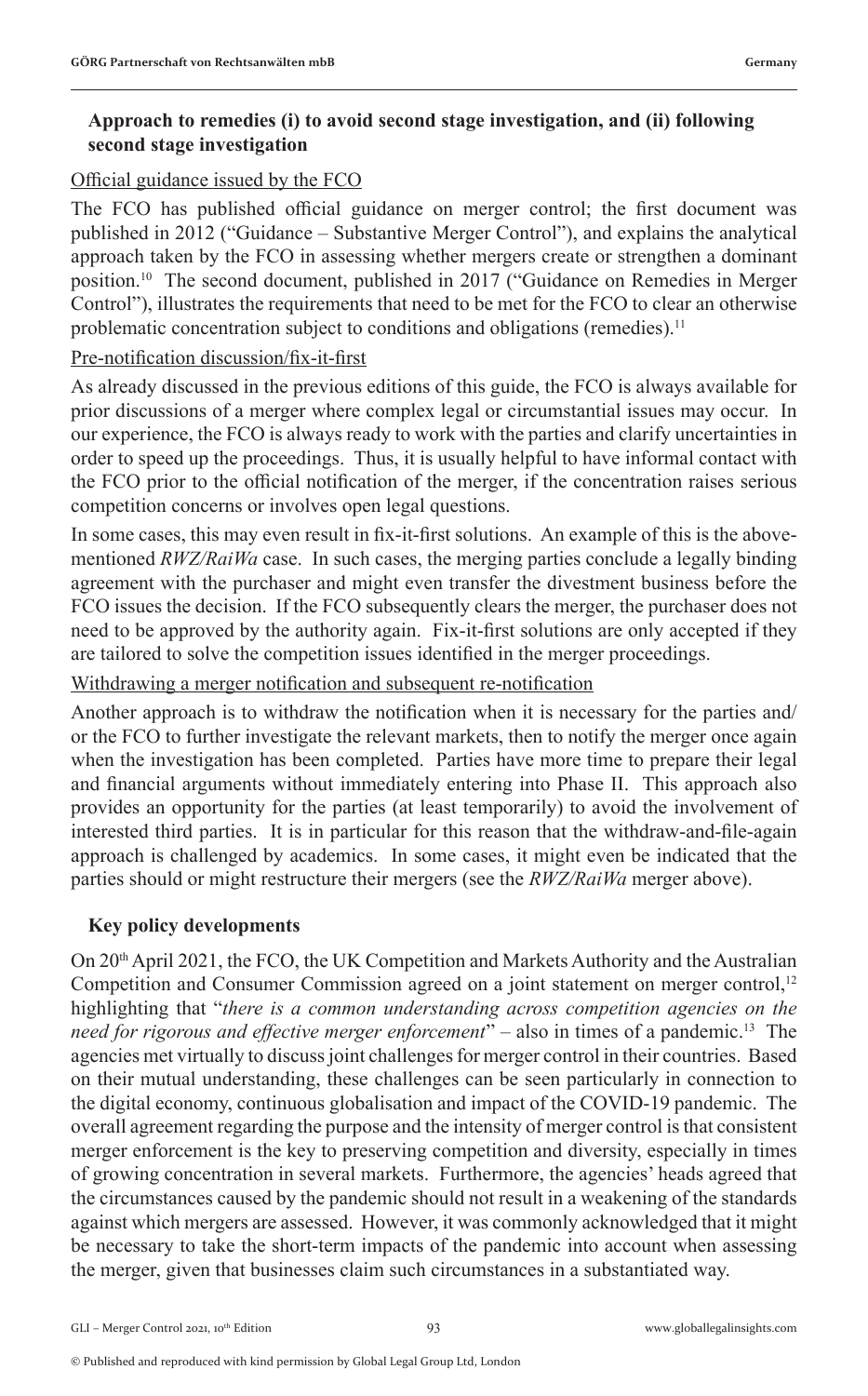#### **Reform proposals**

There are currently no known further proposals to reform merger control procedures after the  $10<sup>th</sup>$  ARC-Amendment (and after the aforementioned amendments of the German foreign trade law).

However, as September 2021 will not only see the next federal elections for the German parliament and government but also the end of the era of government under Angela Merkel's leadership, the new government and parliament may see the need to further adapt German economic and legal politics and frameworks, including for merger control.

\* \* \*

#### **Endnotes**

- 1. FCO, press release, 18<sup>th</sup> May 2021, https://www.bundeskartellamt.de/SharedDocs/ Meldung/EN/Pressemitteilungen/2021/18\_05\_2021\_Amazon\_19a.html.
- 2. FCO, press release, 19<sup>th</sup> January 2021, https://www.bundeskartellamt.de/SharedDocs/ Meldung/EN/Pressemitteilungen/2021/19\_01\_2021\_GWB%20Novelle.html;jsessioni d=31F61B8948F7FCD1290C259ACEE6BA06.1\_cid378?nn=3591568.
- 3. FCO, press release, 10<sup>th</sup> February 2021, https://www.bundeskartellamt.de/SharedDocs/ Meldung/EN/Pressemitteilungen/2021/10\_02\_2021\_Edeka\_Real.html?nn=3591568.
- 4. FCO, press release, 17<sup>th</sup> September 2020, https://www.bundeskartellamt.de/Shared Docs/Meldung/EN/Pressemitteilungen/2020/17\_09\_2020\_SCP\_EDEKA.html.
- 5. FCO, press release, 22nd December 2020, https://www.bundeskartellamt.de/SharedDocs/ Meldung/EN/Pressemitteilungen/2020/22\_12\_2020\_Real\_Kaufland\_Globus.html.
- 6. FCO, press release, 17th March 2021, https://www.bundeskartellamt.de/SharedDocs/Mel dung/EN/Pressemitteilungen/2021/17\_03\_2021\_Edeka\_Real.html?nn=3591286.
- 7. FCO, press release, 17th March 2021, https://www.bundeskartellamt.de/SharedDocs/Mel dung/EN/Pressemitteilungen/2021/17\_03\_2021\_Edeka\_Real.html?nn=3591286.
- 8. FCO, press release, 21<sup>st</sup> April 2021, https://www.bundeskartellamt.de/SharedDocs/Mel dung/EN/Pressemitteilungen/2021/21\_04\_2021\_RWZ\_RaiWa.html?nn=3599398.
- 9. FCO, press release, 28<sup>th</sup> January 2021, https://www.bundeskartellamt.de/SharedDocs/ Meldung/EN/Pressemitteilungen/2021/28\_01\_2021\_Beiselen\_ATR.html?nn=3591568.
- 10. FCO, Guidance Substantive Merger Control, Effective: 29th April 2012, https://www. bundeskartellamt.de/SharedDocs/Publikation/EN/Leitlinien/Guidance%20-%20Sub stantive%20Merger%20Control.html;jsessionid=E6C062EE55114BBF3004FA9797E 46E6E.1\_cid378?nn=3590470.
- 11. FCO, Guidance on Remedies in Merger Control, Effective: 30<sup>th</sup> May 2017, https://www. bundeskartellamt.de/SharedDocs/Publikation/EN/Leitlinien/Guidance%20on%20 Remedies%20in%20Merger%20Control.html;jsessionid=E6C062EE55114BBF3004F A9797E46E6E.1\_cid378?nn=3590470.
- 12. FCO, CMA and ACCC, Joint Statement, 20<sup>th</sup> April 2021, https://www.bundeskartellamt. de/SharedDocs/Publikation/EN/Stellungnahmen\_Opinion/Joint\_Statement\_CMA\_ ACC\_Bundeskartellamt.pdf?\_blob=publicationFile&v=3.
- 13. FCO, press release, 20th April 2021, https://www.bundeskartellamt.de/SharedDocs/Mel dung/EN/Pressemitteilungen/2021/20\_04\_2021\_Joint\_Statement\_CMA\_ACCC\_BK artA.html?nn=3591286.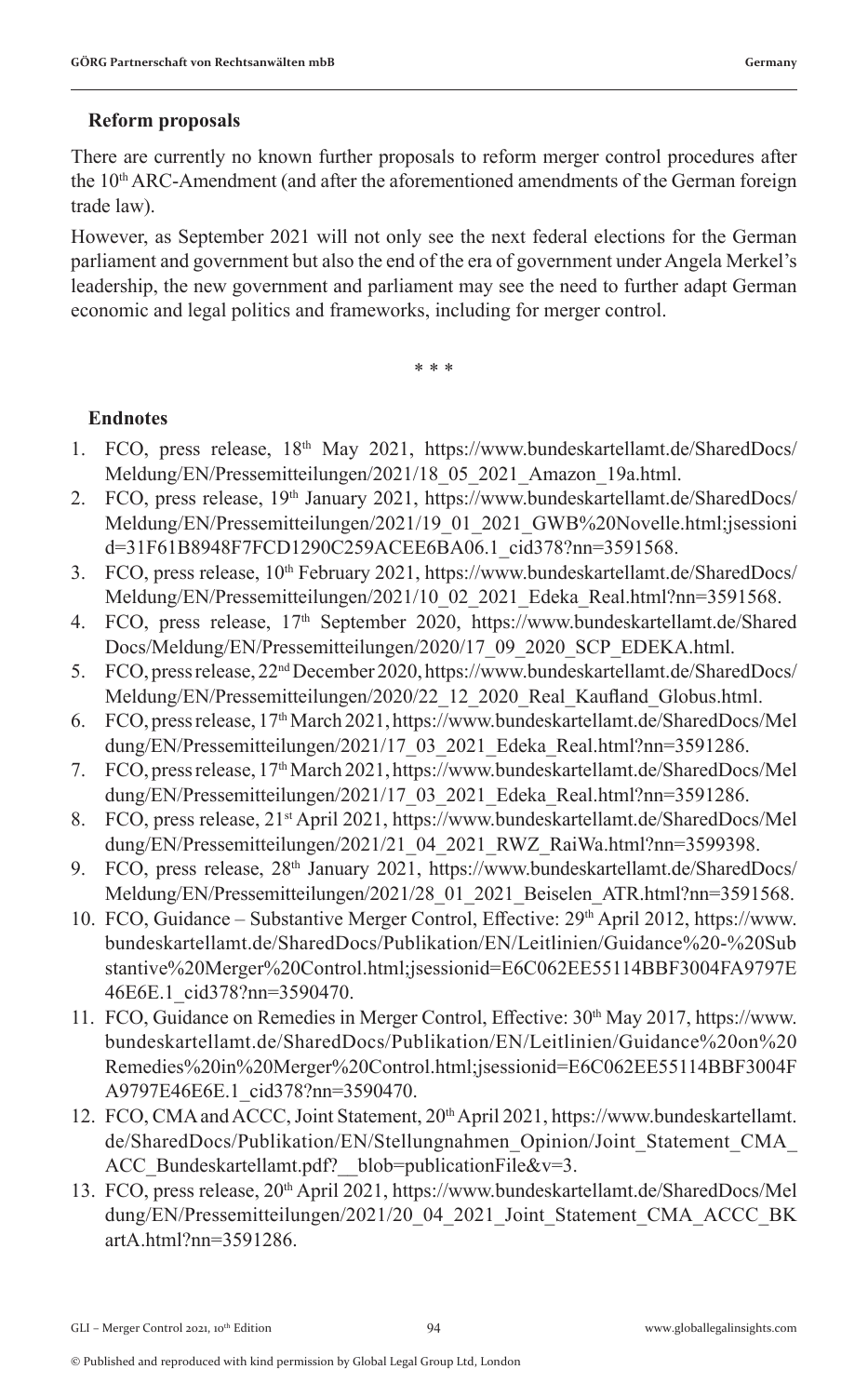

#### **Dr. Christian Bürger**

#### **Tel: +49 221 33660 608 / Email: cbuerger@goerg.de**

Dr. Christian Bürger offers advice to national and international companies as well as organisations on all questions of European and German antitrust law. He has many years of experience conducting merger control proceedings, antitrust and abuse cases, antitrust claims for damages as well as compliance systems and employee training.



#### **Dr. Tobias Teichner**

#### **Tel: +49 40 500 360 642 / Email: tteichner@goerg.de**

Dr. Tobias Teichner represents clients before the German Federal Cartel Office and the European Commission, as well as before German and European Courts. In particular, he advises on merger control cases, represents companies in cartel and abuse of dominance proceedings and counsels on cooperation and distribution agreements.

## GÖRG Partnerschaft von Rechtsanwälten mbB

Kennedyplatz 2, 50679 Cologne, Germany Tel: +49 221 33660 0 / URL: www.goerg.de